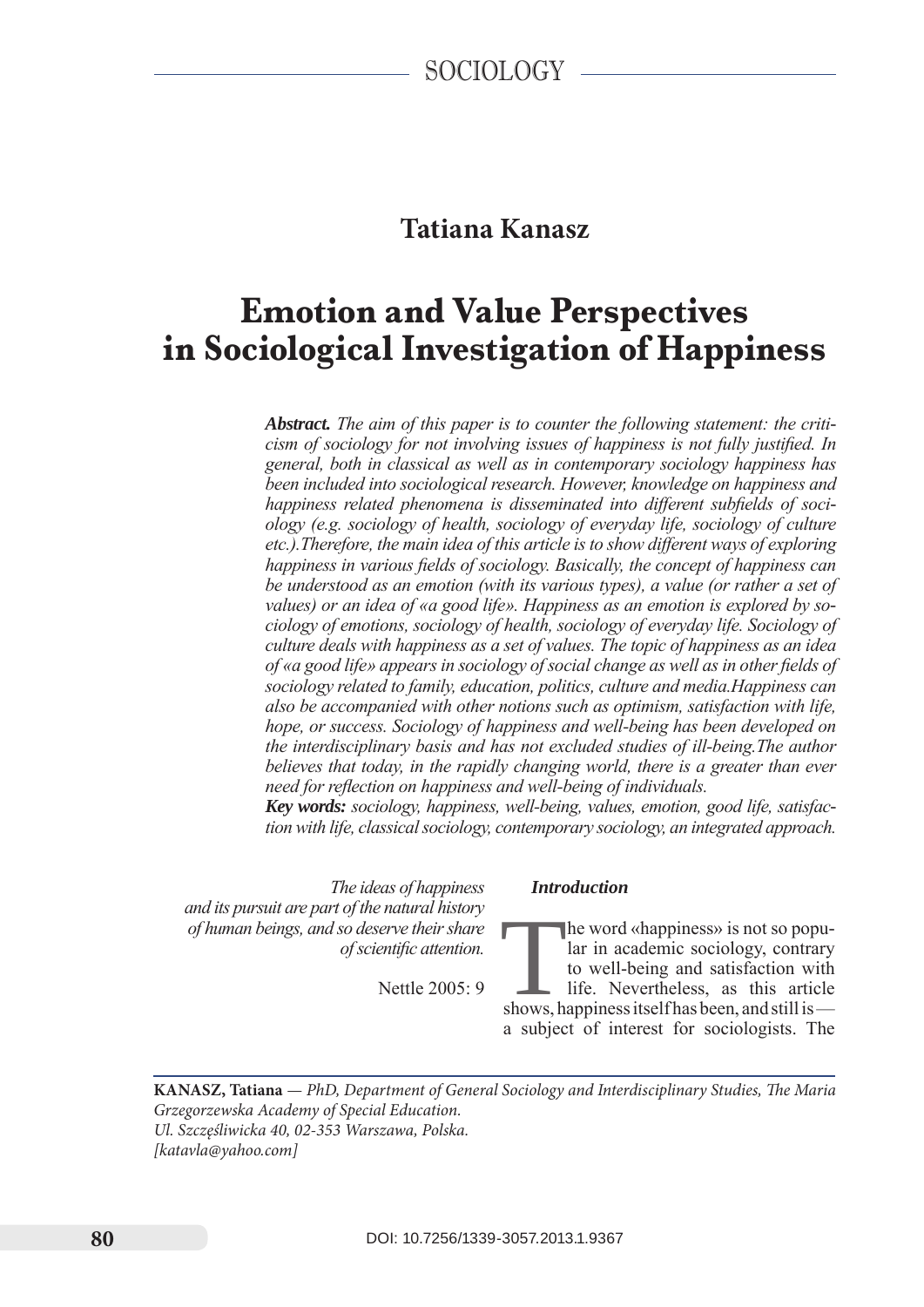| <b>Main topics</b>            | Happiness as an emotion<br>(including joy and satisfac-<br>tion with the whole life)              | Happiness as a set of val-<br>ues (including meaningful<br>life goals), as a satisfaction<br>with various fields of life | Happiness as the<br>idea of «a good life»<br>(values+emotions), as an im-<br>portant part of quality of life                                        |
|-------------------------------|---------------------------------------------------------------------------------------------------|--------------------------------------------------------------------------------------------------------------------------|-----------------------------------------------------------------------------------------------------------------------------------------------------|
| <b>Similar</b><br>categories  | Subjective well-being                                                                             | Objective-well-being                                                                                                     | Social well-being                                                                                                                                   |
| <b>Fields of</b><br>sociology | Sociology of emotions<br>Sociology of everyday life<br>Sociology of health<br>Sociology of ageing | Sociology of moral life<br>Sociology of culture<br>Sociology of leisure<br>Sociology of work<br>Sociology of family      | Sociology of social changes<br>Sociology of family<br>Sociology of media<br>Sociology of culture<br>Sociology of politics<br>Sociology of education |
| <b>Other</b><br>disciplines   | Psychology                                                                                        | Philosophy                                                                                                               | Economics                                                                                                                                           |

*Interconnectedness of happiness with different fields of knowledge*

goal of this article is to show actual and possible contributions of sociological approach to happiness studies, with special interest in some fields of sociology. My argument is that there were no systematic studies on relations between happiness and other subfields of sociology, aiming to show that the existing subfields explore various sociological aspects of happiness.

Happiness is a complex phenomenon with multiple meanings. In academic literature happiness is usually defined as satisfaction with life or as a kind of well-being of an individual. Psychologist Daniel Nettle (2005, p.18) distinguished three senses of the term 'happiness'. These are momentary feelings (joy, pleasure), judgments about feelings (well-being, satisfaction), quality of life (flourishing, fulfilling one's potential, what the good life consists of). Similar meanings of happiness can be found in sociology.

From the sociological point of view, happiness can be defined as a value, a mood/ emotion, or an idea/concept. Happiness as an idea includes social values and public moods, cognitive and emotional elements. Happiness can be considered from different perspectives: micro (happiness of the individual), mezzo (happiness on the level of social communities, various social groups) or macro (happiness in nations). The table 1

shows an example of the interconnectedness of happiness with different fields of knowledge including subfields of sociology.

A sociologist concentrates mainly on social aspects of happiness. Sociology of health deals with emotions including happiness and unhappiness. Sociology of culture draws attention on functioning of the ideas of happiness in different cultural and social fields, it concerns various dominant and alternative lifestyles of happy life, it focuses on social values and norms. Sociology of politics focuses on macro social aspects of good life.

Sociology is a discipline which emphasizes social relations, social groups, communities and institutions. Therefore, it is important to study happiness-related issues on different levels of various social groups. Thus, sociology is interested not only in a happiness in nation but also in happiness of elders and younger people, rich and poor, single and married, men and women, etc. Such sociological approach was successfully used by Christian Kroll (2011).

It is important to note that happiness takes many different forms. In terms of scope there are three types of happiness: context-free, domain specific, and facetspecific (Warr 2007). In terms of emphasis there are two types of happiness: more af-

*Table 1*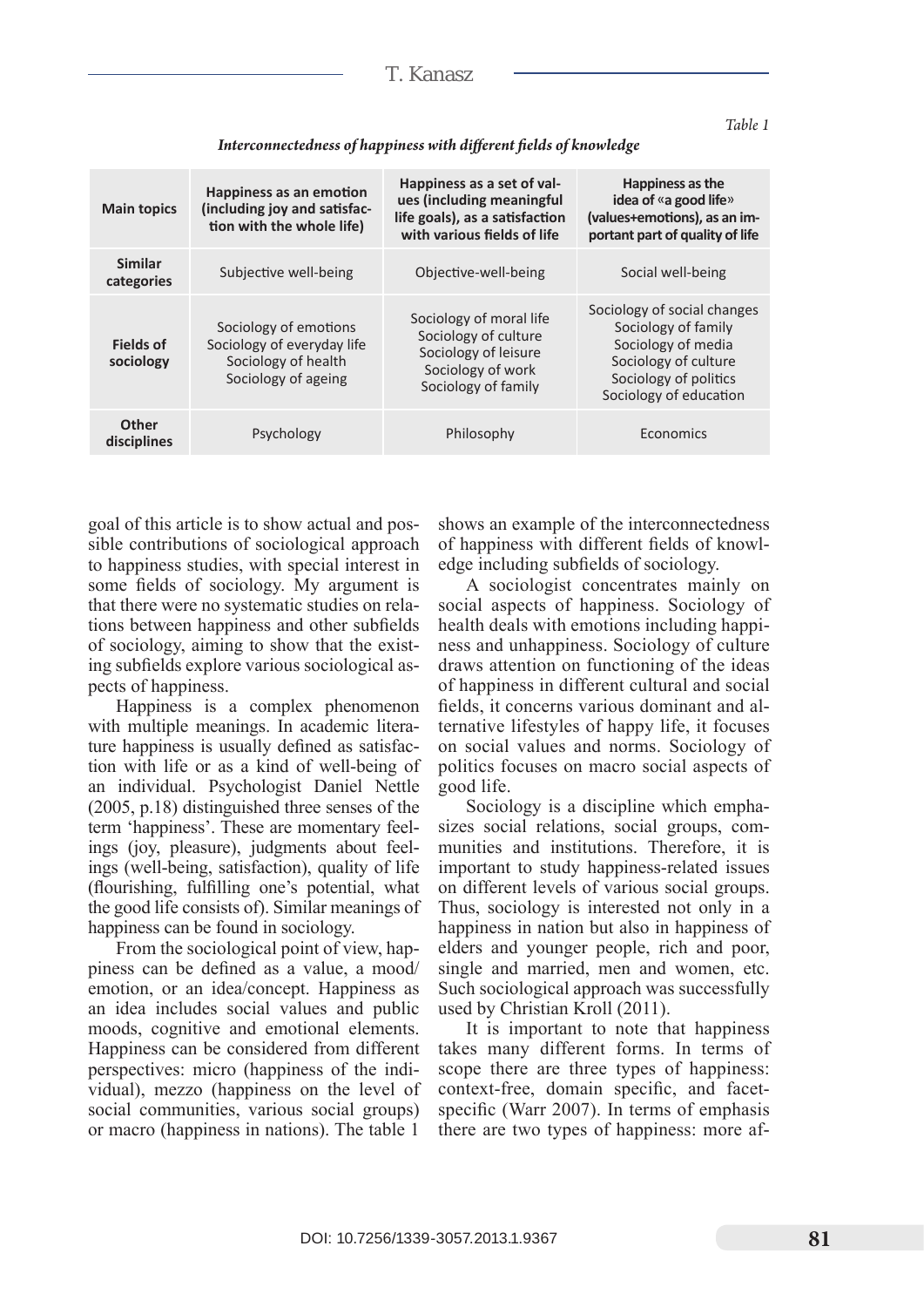fective or more cognitive (ibidem). This is not a full list of possible variations. Warr postulated a need to examine not only general statements on happiness as a whole but also differences between forms of happiness (Warr 2007: 49).

The concept of happiness refers to a broad spectrum of different and yet related phenomena, which makes it difficult to grasp in scientific terms. Among happiness related phenomena that can be interested for sociology there are the following ones: life satisfaction, social moods, social values, social well-being, quality of life, social capital and social trust, social change, consumption, health, culture, and optimism.

Generally speaking, happiness can be understood in two different ways. First, as something coming from the individuals imagination including values and goals. Second, as a social practice realizing in our everyday life where our relations with others and our activities cause our feelings of joy, satisfaction and hope.

#### *Happiness in classical sociology*

Early sociologists concentrated on social problems such as suicides, poverty, inequalities etc. At the same time they explored moral issues which should bring happiness into human life. The first sociological references related to happiness issues appeared in the context of social order and social progress (e.g. Comte, Martineau, Durkheim). Yet Harriet Martineau (1838) wrote that people associate to achieve happiness developing their «morals and manners». Human happiness was related to freedom in moral and practical matters, when a social system permitted autonomy of an individual. So, happiness was defined as a goal of human pursuit, it was socially determined, regarded as an important law of social life. In her empirical research she was interested in the condition of less powerful groups of the society, and the possibility of all individuals to realize their autonomy in a given society. Her belief in the progressive evolution of the society was similar to Comte's and Spencer's positivist perspective.

Auguste Comte was interested in happiness as a feeling and a state of mind within his theory of positivism. According to Ple, who anlysed concepts of happiness in the works of Comte, Comte's understanding of happiness (which had similar grounds as human dignity) included some components: a scientific conception of the world, the feelings of love and veneration, and a wisely ordered activity (Plé 2000: 423). Comte regarded the state of happiness as a right to live in the good social order. The pursuit of human happiness was possible in a way of overcoming intellectual and moral crisis. Sociology as a science was seen as a last step in pursuing private and public happiness.

Émile Durkheim analysed social solidarity of people which was related to human happiness. In his work *The Division of Labor in Society*, the author noticed that social progress did not necessarily bring more happiness. Durkheim rejected the view of utilitarian political economy on happiness that the source of the division of labor was the human need for happiness. For him, happiness depends on other causes, like a moderate restraint of the human desires that was expressed in Aristotelian approach to happiness. For Durkheim, to be happy meant to adopt achievable goals. As Neevs noticed, for Durkheim hope is one of the forms of happiness, that is a collective sentiment being learned over time and experience, that is something to be cultivated because it is «an existential resource to draw upon in a moment of trial» (Neevs 2003: 178). In another work — *Suicide —*  Durkheim claimed that along with better well-being, an increase of the level of suicides was observed. Anomic suicides typical for modern societies decreased the average general happiness of society.

Similarly to Durkheim, George Simmel in *The Metropolis and Mental Life* wrote on unhappy states of minds of a modern man living in a big city, where social ties were significantly weakened. However, according to Zingerle, Simmel was skeptical towards the view on happiness as a goal of human pursuit, focusing rather on happiness as a state of mind and a quality of actions (Zing-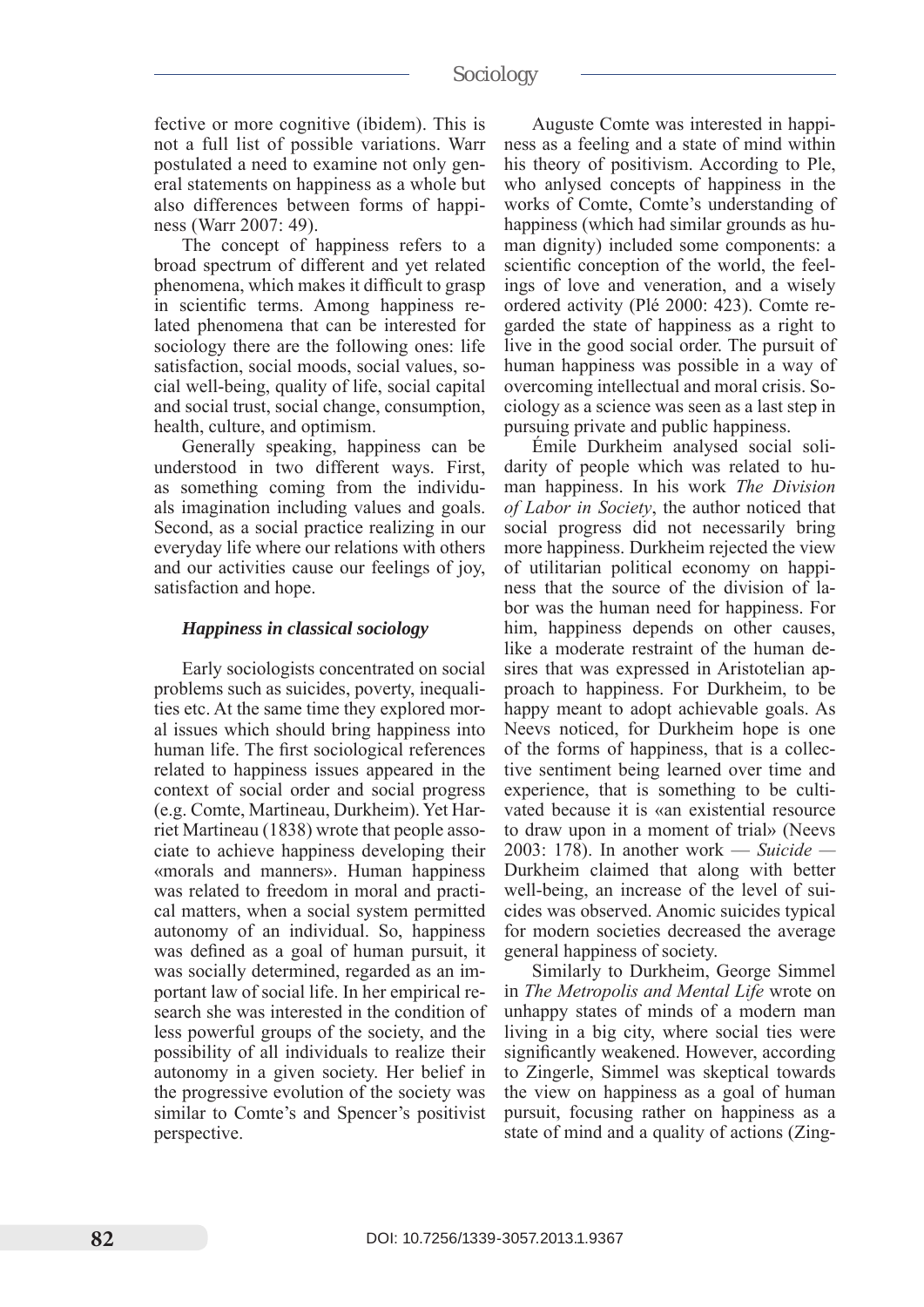erle 2000: 467). For Simmel, happiness was a fact of subjective life based on set of values of an individual.

Thomas and Znaniecki (1958) used the term «social happiness» indicating the link between social and individual dimensions. The authors noticed that this issue is more relevant for the middle and upper classes of Polish society, so the peasants were excluded from this observations. They mentioned that:

*both relations of the sexes and the economic situation are among the fundamental conditions of human happiness, in the sense of making it or spoiling it* (Thomas & Znaniecki 1958: 84).

Furthermore, they believed that problem of social happiness «merits a very particular consideration, both from the theoretical and from the practical point of view», especially by using the sociological method based on personal writings (e.g. autobiographical life histories, letters) of the individual members of the society (ibidem).

Pitirim Sorokin pointed out that the issue of happiness should not be neglected nor overestimated. He was interested in happiness in its different dimensions. First, he indicated links between social progress and happiness. Similarly to Durkheim, he noticed that social progress does not necessarily lead to human happiness. Second, he focused on social relations as an important factor of happiness. In American research on «good neighbors», he came to the conclusion that «the home is the core of happiness» (Sorokin 1950). People from happy families become good neighbors, they do good things more willingly than others. They are raised mainly in large families. Good neighbors are people behaving in an altruistic way. Happiness is closely related to love, especially altruistic, creative love (Sorokin 1950a; Sorokin 1954). Sorokin believed in power of love for better future of humanity.

To sum up, yet in classical sociological works happiness was seen as an important aspect of human life, as socially determined phenomenon. Human happiness included physical and moral well-being of the members of the society. It was understood as a goal, individual set of values or a state of mind. Hope and love were acknowledged as very important forms of human happiness. Sociology was understood as a science with a goal of overcoming human sufferings and leading to human happiness. The idea of progress and fulfillment was dominated in early sociology. Positivistic sociology dealt with happiness on a macro level in a context of social change. Humanistic sociology was focused on mezzo and micro levels focusing on social institutions, social groups and individuals feelings. Although happiness was mentioned by many classics, it was hardly ever a main subject in sociological research. That is why some contemporary sociologists noticed that the subject of happiness had been neglected in sociology (e.g. Veenhoven 2006; Kossaka 2006).

## *Happiness as a subject of research in current sociology*

Happiness as a subject of contemporary sociological research is more explicit than in the classical works. They are based on satisfaction with life and subjective well-being concepts. However, there are still many debatable issues on happiness and well-being ahead of today sociologists. First of all, it is a question of definition. What does happiness mean for various social groups? How can it be measured? What are the social factors of happiness and well-being?

Happiness is closely related to satisfaction with life. Both terms include affect and meaning. However, these are different phenomena. They measure different aspects of subjective well-being. Life satisfaction relates more to the objective materials and social living conditions, happiness relates more to dense and gratifying close relationships (Haller and Hadler 2006: 194). When asked about their state of happiness or state of satisfaction with life, people usually give very different answers (Inglehart et al. 2008). Interestingly, individuals declare to be happier than satisfied with their life (ibidem).

The feeling of happiness can be related to the satisfaction with the whole life (Tatarkiewicz 1962). Ruut Veenhoven also defines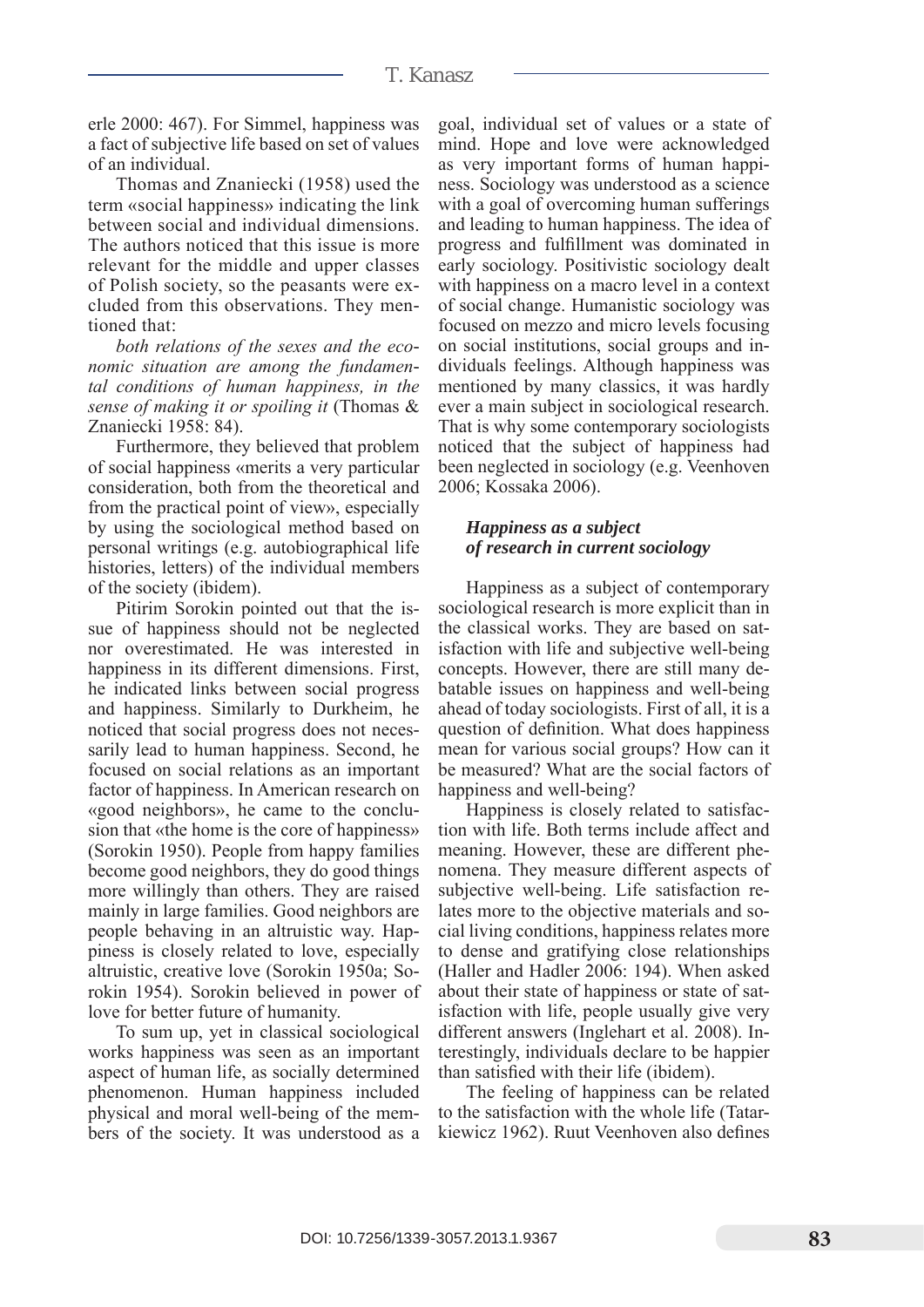# sociology

overall happiness (subjective well-being) as an individual life-satisfaction from life as a whole, based on cognitive and affective (feeling good) appraisals of life. He states that «individual subjective well-being is both an outcome of social systems and a factor in their functioning» (ibidem: 11).

However, the generalized approach to happiness is not satisfactory for those sociologists for whom happiness can be explored as an emotion based on various intensity and various spheres of life. Happiness is particularized regarding some particular situations and shorter time periods of a person's experience of everyday life (Feldman 2008). Such types were distinguished by Hyman and Patulny, proposed by them as as a new methodology in happiness research, that is Emotion Time Diaries (Hyman & Patulny 2007). It seems that the main idea of shifting the focus of happiness research into more particularized defined happiness is important because, as the authors noted, happiness is a contextual phenomenon that could be experienced in many fields of activities: work, family, social life etc. Warr also postulated a need to examine not only general statements on happiness as a whole but also differences between different forms of happiness (Warr 2007: 49).

The Polish psychologist Janusz Czapiński formulated the «onion theory» of happiness. According to him (1992: 192), there are three basic layers in the construct of happiness. The deepest layer, the most stable and least affected by the ups and downs of life, is our will-to-live which is genetically determined. Our will to live was considered as an important variable for a good life by many classic sociologists (e.g. Durkheim). However, it was related to social ties and relationships issues, not to genetics. For Czapiński, the intermediate layer is a general satisfaction with life (general feeling of well-being or happiness). The peripheral layer is composed of satisfactions received from single aspects of life (work, family, children, recreation, friends, housing conditions, income, city, country, etc.).

In the academic sphere there are attempts to present a new subfield of sociology dealing with happiness. It has been given various names: sociology of happiness (Kroll 2011), sociology of happiness and unhappiness (Kossaka 2006), sociology of happiness and subjective well-being (BSA 2011). Reviewing curricula based on the academic subjects (Calvo 2008; Keyes 2010), one may notice that such propositions include sociological perspective into interdisciplinary happiness studies research. This interdisciplinary approach is also seen in journals, in which the subject of happiness and well-being appears (Social Indicators Research, Journal of Happiness Studies).

Happiness as a subject was present in sociological conferences programs. In 2009 Laura Hyman presented a paper «A Sociology of Happiness: reflections and perceptions» at the European Sociological Association conference in Lisbon. In 2011 British Sociological Association's annual conference was devoted to sociology of happiness and well-being. In the same year, at the European Sociological Association conference, within the sociology of emotions session, there were two papers on happiness presented (Rancew-Sikora, Dowgiałło 2011; Dantas 2011).

Analysing the reflections in sociology and other disciplines, Scott (2005) indicates a significant role of sociological imagination for the sociological perspective. This concept can be helpful also in case of happiness and subjective well-being. Wright Mills (1959) in his concept of sociological imagination indicated that understanding of functioning of a society demands looking at various layers of its functioning. First — is the sphere of the structure of the particular society. Second is the place of society in human history. Third — the men and women prevailing in this society and in this period. If adopting such approach into happiness and subjective well-being study, there is a need to formulate the following questions. What does it mean to lead a happy life in this society? Is it an important value for various groups? How happiness/unhappiness (also optimism/pessimism) is distributed within social structure of this society? What is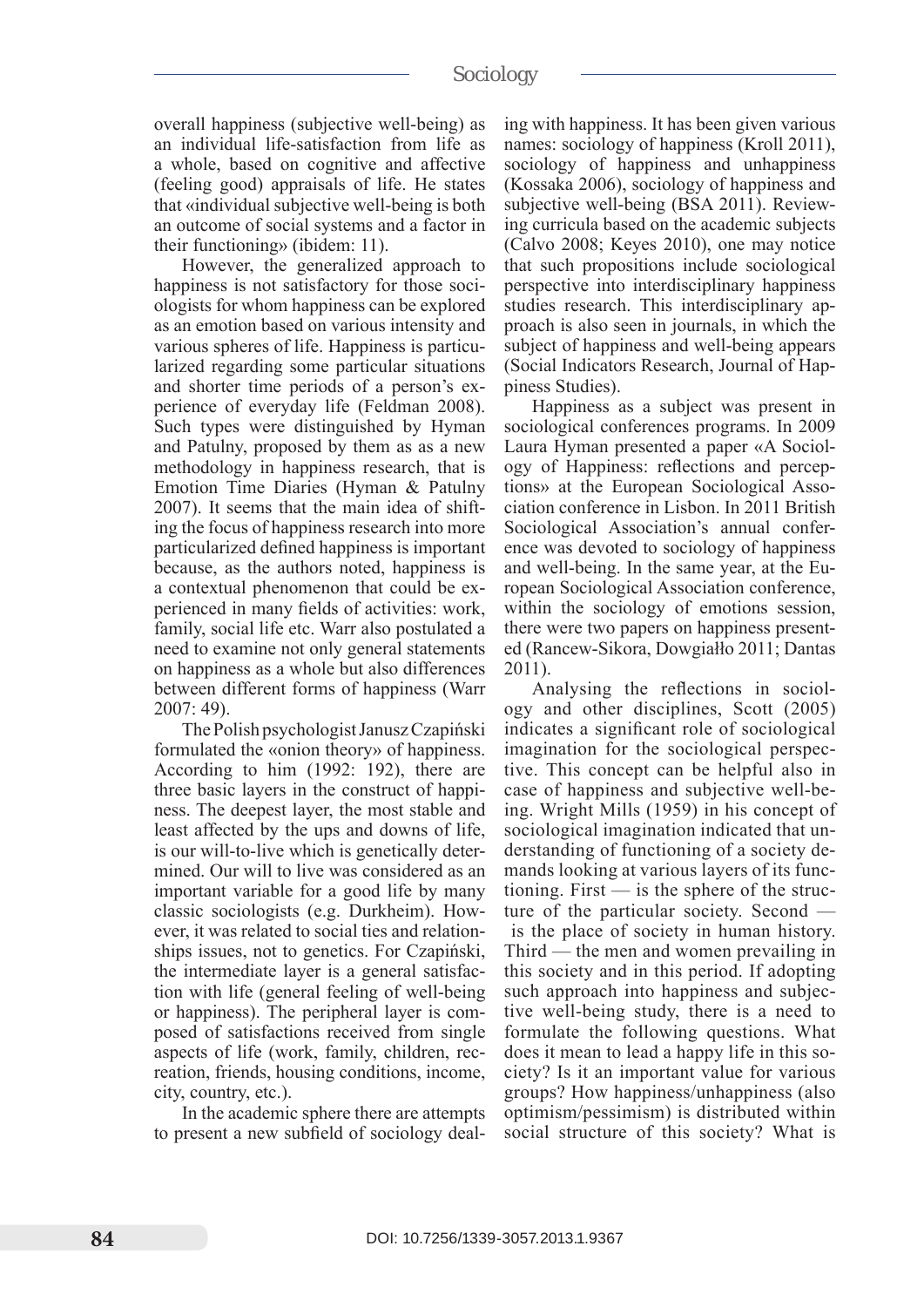## T. Kanasz

the dynamic of such emotions and values? Whether people (representatives of various social groups) are happy/unhappy? Why? What are the factors of their happiness/ unhappiness? Which dominant and silent ideas on happiness/unhappiness are present in this society and culture?

#### *Happiness as an emotion*

Sociology of emotions is one of the leading subfields of sociology investigating happiness. Happiness is perceived as one of the basic universal emotions for all humans (Kemper 1987; Turner & Stets 2009). From a sociological perspective, happiness — like other emotions — involves certain components:

*(1) the biological activation of key body systems; (2) socially constructed cultural definitions and constraints on what emotions should be experienced and expressed in a situation; (3) the application of linguistic labels provided by culture to internal sensations; (4) the overt expressions of emotions through facial, voice, and paralinguistic moves; and (5) perceptions and appraisals of situational objects or events* (Turner & Stets 2009: 9).

Thus, happiness is not only socially constructed but also biologically determined. Biology, socio-cultural construction and cognition interact in a complex way. It arises a need to take an interdisciplinary approach to research happiness as an emotion.

There are various types of happiness: joy, pleasure, satisfaction, hope, love and other. Turner differentiates the emotion of satisfaction-happiness based on the level of its intensity. He distinguished three variants of emotions related to satisfaction-happiness. The first group is based on low intensity and includes content, sanguine, serenity, gratified. The second group of moderate intensive satisfaction-happiness includes cheerful, buoyant, friendly, amiable, enjoyment. The third group of high intensive satisfaction-happiness encompasses joy, bliss, rapture, jubilant, gaiety, elation, delight, thrilled, exhilarated (Turner 2000; Turner & Stets 2009: 16). In this way, the group of emotions related to satisfaction-happiness is complex.

Happiness as an emotion can be explored from different theoretical perspectives. Generally, researchers of emotions distinguish between structural and cultural approaches. In the structural approach (e.g. Kemper 1990) happiness is seen through power and status relations of actors. Culturally oriented approach is based on social norms and feeling rules which determine the expression of happiness. An important issue relates to «emotion management» (Hochschild 1983) in situations when an individual should adapt their real emotions to a concrete socio-culturally determined situation. Among other important sociological studies on emotion of happiness it is worth mentioning Eva Illouz' works (Illouz 1997; Illouz 2008), dealing with the topic of the unequal distribution of emotional development and emotional happiness within different social classes. The author looks at the emotional happiness in the intimate relations, spheres of love and family, and in the context of modernity.

Happiness as an emotion has also found its application in the field of sociology of health, in which the subject of happiness and unhappiness has become of particular interests. Here, happiness is understood as a psychological wellbeing (Putnam 2000) — and its lack — as ill-being. For Robert Putnam, happiness improves state of health of an individual.

*The more integrated we are with our community, the less likely we are to experience colds, heart attacks, strokes, cancer, depression, and premature death of all sorts. Such protective effects have been confirmed for close family ties, for friendship networks, for participation in social events, and even for simple affiliation with religious and other civic associations* (Putnam 2000: 326).

Positive influence of happiness on health is found in psychological research (Seligman 2011; Diener & Biswas-Diener 2008; Lyubomirsky 2008). For sociologists of health it can be interesting:

*how some people manage to be cheerful even if they live in appalling places and have awful ailments, and how being*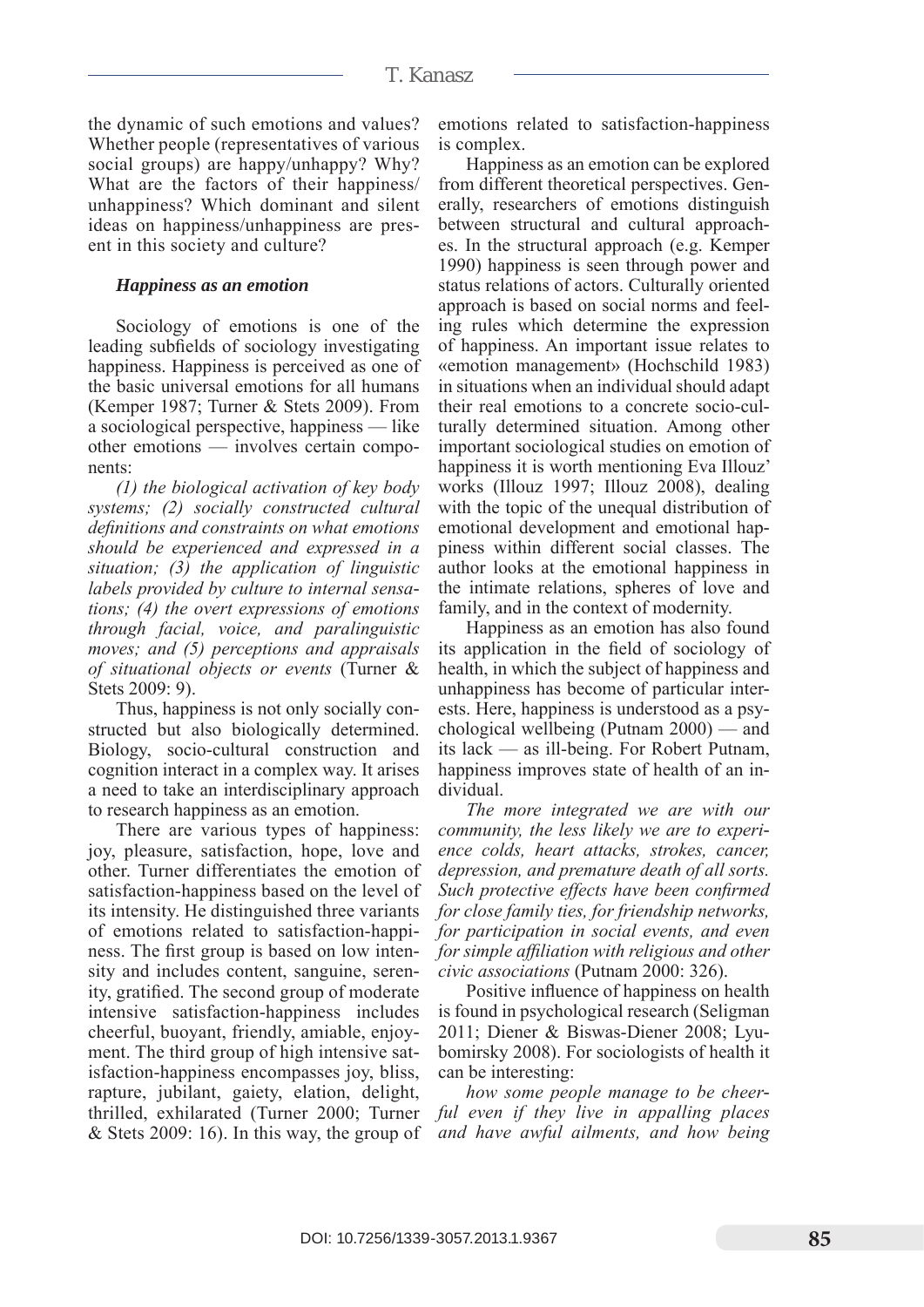# *cheerful may lead to these appalling places and awful ailments changing for the better* (Morral 2009: 161).

Happiness also is seen as a psychiatric disorder (Bentall 1992; Morral 2009). In western culture, not being happy and satisfied can be perceived as a kind of illness that should be treated. Many tools of psychological and medical therapies arouse for dealing with unhappiness, misery and depression. This individualistic approach diminishes social and structural reasons of feelings of sadness and unhappiness (Morral 2009).

Thus, sociology of emotions and sociology of health are important fields of sociology where happiness as an emotion has been investigated. However, within those fields some important happiness related issues are absent. Among them are values perspective and conditions of social happiness as a model of a «good life».

# *Happiness as a set of values and as the idea of a «good life»*

In terms of autotelic values happiness means a purposeful, good and moral life. A philosopher Julia Annas defines happiness as an achievement of important goals of an individual. For her, happiness is not just a positive feeling (Annas 2008). She makes a link between happiness and a set of values. Happiness always includes several other values. Every type of happiness takes reference to a different set of values. For eudaemonists values like honesty and family are important. Hedonists in turn, prize pleasure, money, freedom and liberty. However, common belief not always differentiates between pleasant and good. Moreover, elements of hedonism and eudemonism often overlap (Deci, Ryan, 2008: 3). In practical terms, when someone achieve an important goal, he/she may experience a feeling of joy, i.e. pleasure for himself/herself. From sociological perspective of social change, happiness is a kind of postmaterialistic value in postindustrial societies (e.g. Inglehart).

Sociology of culture draws attention to functioning of the ideas of happiness in different cultural and social fields; it concerns various dominant and alternative lifestyles of happy life, it focuses on social values and norms. Culture can be understood as a system of shared values, including those related to happiness and unhappiness. Why happiness is so important in some countries, why it is less significant in others? What does it mean to be happy for people from various cultures? What cross-cultural research show on patterns of feeling happiness in different cultures and situations?

There is a link between cultural values and happiness. For people from European-American culture happiness means personal achievement, whereas for East Asian culture it is the realization of social harmony, the realization of positive social relationship (of which the self is a part) that contributes to the feeling of happiness (Uchida et al. 2004). People in individualistic societies claim to be happy more often than people from collectivistic societies (Myers & Diener 1995).

Well-being is always connected with «good life», however what constitutes «the good» varies across countries (Diener & Suh 2000; Uchida et al. 2004; Jugureanu & Hughes 2010). The idea of «a good life» appears in the field of social policy. It is related to a continuum, which begins from misery and social exclusion and develops towards well-being and social cohesion. The classic concepts of the «good society» were concentrated on material welfare and social equality, whereas the current concepts emphasize quality of life dimension, especially social capital encompassing close networks and active voluntary associations (Veenhoven 2007; Putnam 2000).

The World Happiness Report (2012) shows a need for taking into account not only economic development but also subjective well-being, which includes both feelings of happiness and satisfaction with life. The authors of the report believe that:

*The case of taking happiness seriously, even in a world still marked by evils of many types, is based on a belief, increasingly supported by evidence, that it provides a broader range of possible ways to build a better world, including more effective solutions for poverty, illness and war*. (WHR 2012: 20).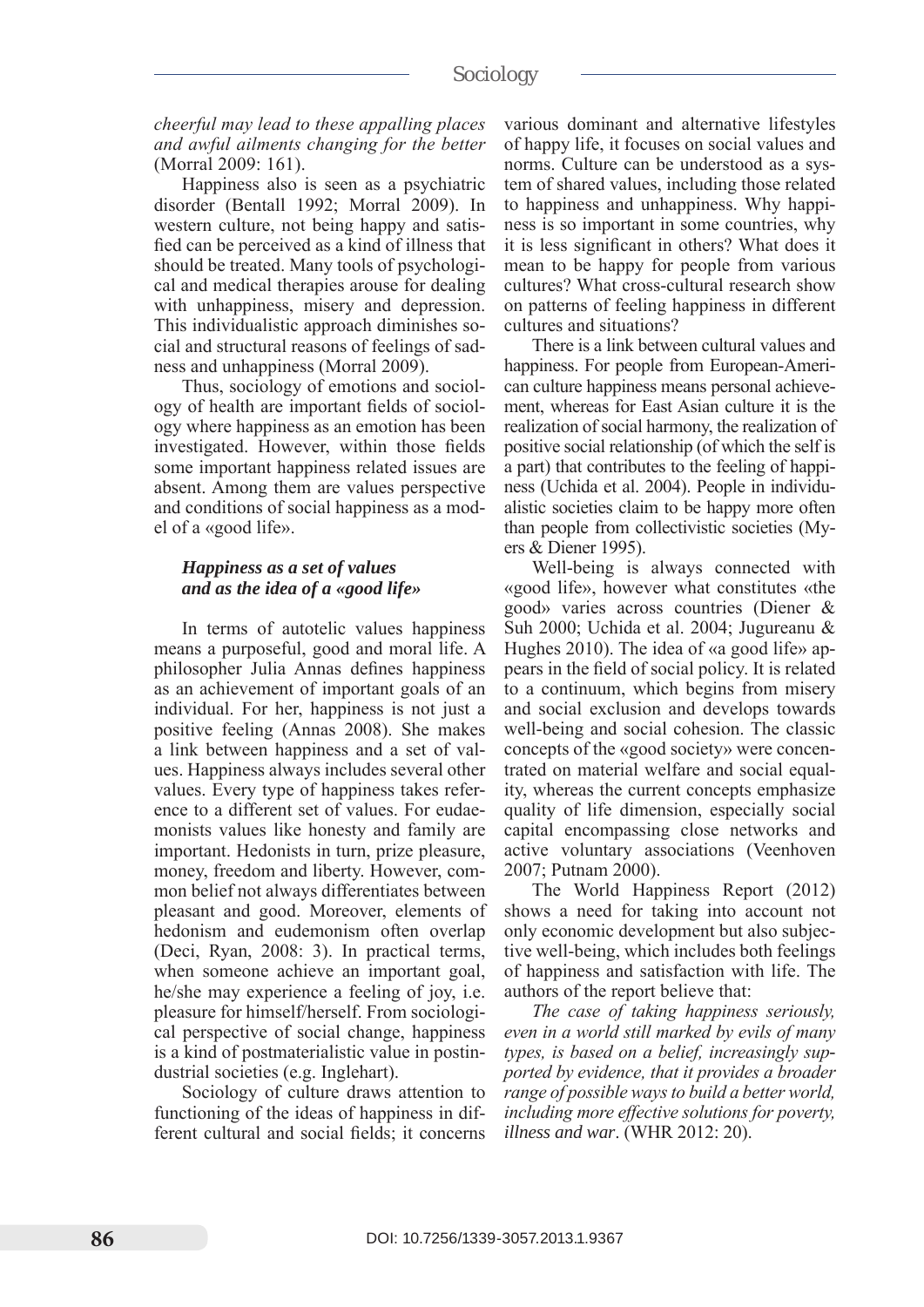#### T. Kanasz

Social happiness depends on numerous factors including those coming from governments policy. Not surprisingly perhaps, subjective well-being is higher in nations with decent material standard of living, democratic systems, social trust and tolerance (Veenhoven 2008). Within nations, subjective well-being depends on marital status and state of health (ibidem). Economic development enhances well-being for poor people, in poor nations (Zagórski et al. 2010), however, materialist orientation itself does not make people happier (Frank 1999). More recent sociological studies stress that it is not money, but social capital that brings happiness (e.g. Pelletier 2009; Kroll 2011).

In understanding of ideas of a good life research on fears and uncertainties are useful. What people are worried about indicate what they appreciate, what is important in their life. Both happiness and unhappiness can have similar social correlates. For instance, people without work and income can feel very unhappy not being able to meet their basic needs. However, people who have a job can be happy that they have possibility to meet their basic and other social and cultural needs. On the other hand, those people may worry that they can lost their job, they may also feel quite unhappy while having too many difficult tasks in their job. One part of job can make someone happy, another part — unhappy (Warr 2007). Family and children seem to be a way of making people happy and fulfilled. Nevertheless, those spheres can also cause many worries and stress. In other words, the same factors, like a job, a family, children — can be both a source of happiness and unhappiness. It is impossible for sociologists to focus on happiness alone, without saying a word about unhappiness or a risk to be unhappy. Within subfields of sociology many dilemmas of happy life can be put into research: worklife balance, time and money, pleasure or development, inequalities and happiness, sufferings and happiness, life in big/small cities and (un)happiness, social isolation and social communities etc.

An idea of «a good life» or «better life» for individuals as well as for different sociodemographic groups encompasses the whole sociological knowledge from micro to macro levels. On micro level, it involves research on strategies used by an individual in different biographical situations when striving for better life. On macro level, the sociology of social change can show various dimensions of people's life. Objective forms of wellbeing include income, employment, political rights and freedoms, social relationships, marriage, religiosity and health.

Another part of interest in better life comes from social institutions of socialization, including family, education, mass media and others. For instance, sociology of family looks at how models of everyday relations between spouses/partners can contribute to happiness studies. Research on love as a kind of happy family life (Kaufmann 2012) can be a good example. Here, happiness has been realized at the level of everyday activity in various tactics of partners.

Thus, happiness can be understood as the outcome of an interaction process between individual aspirations, expectations and more or less favourable micro and macrosocial conditions (Haller and Hadler 2006: 171). In order to reveal those conditions a cooperation between various fields of sociology is needed.

#### *Critics of one-dimension approaches toward happiness*

Happiness as a pure emotion leads to many criticism, which arises from moral perspective and extreme consumerism, that treats happiness as profitable commodity, including self-help happiness industry. Hughes (2006) suggests that many aspects of our lives can be understood better by our striving for meaning, not for happiness. Happiness or precisely happy life is life consisting of important goals, of meanings. As Hughes accents for a sociologist studying quality of life a question «are you happy?» is a wrong one. It would be a wrong question for a parent sitting up with a sick child, for a volunteer who fought in the Spanish Civil War or for a combatant in Iraq today (Hughes 2006: 619). These are examples of situations where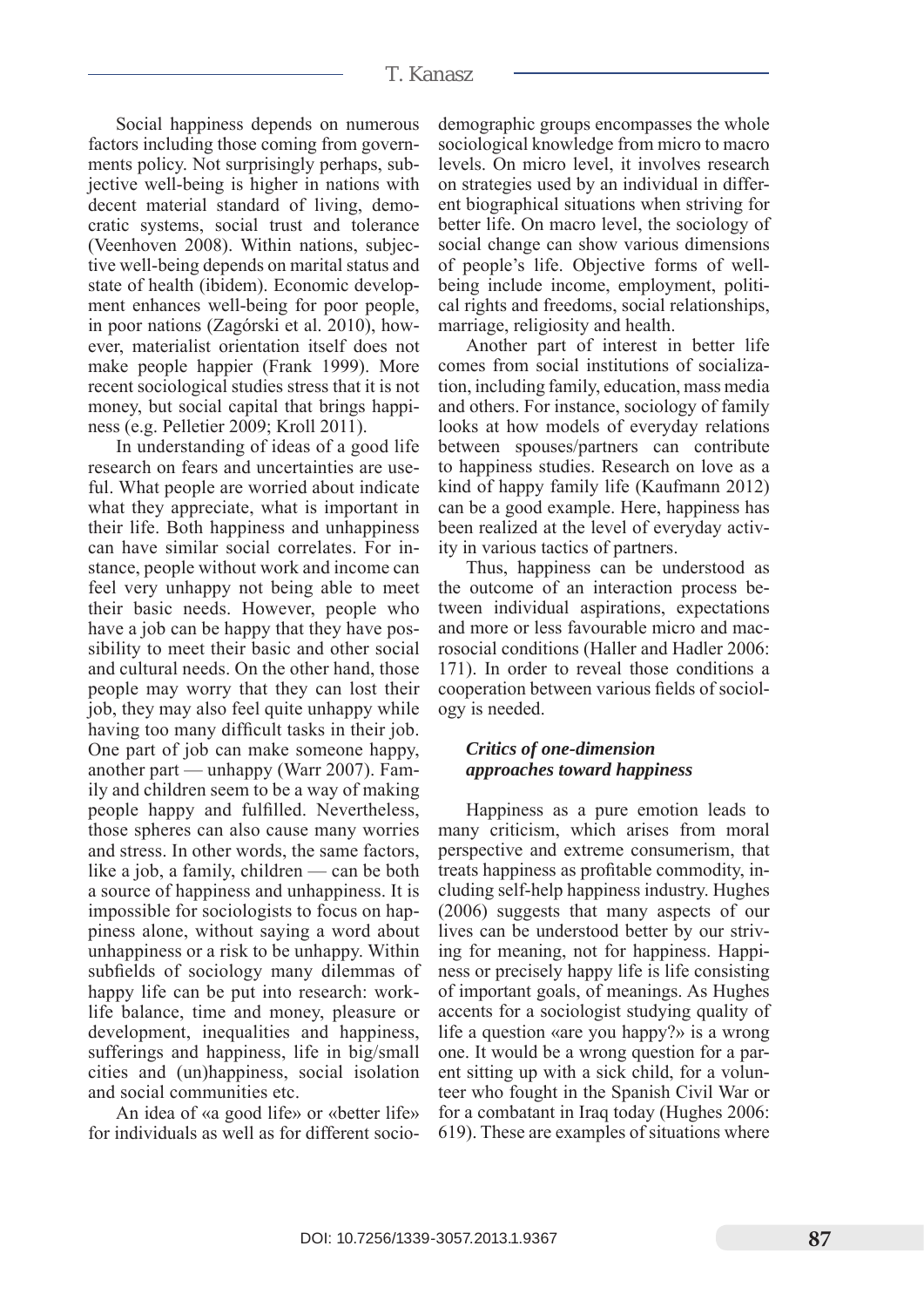# sociology

affect is low but meaning is high. The opposite examples of high affect and low meaning show illusion types of happiness. Among them are drugs, alcohol, sex and materialism (ibidem: 619). However, happiness itself can be understood broader than just feeling.

It is interesting to note that a prominent psychologist Martin Seligman (2011) known from his early works on depression at first and, on optimism and authentic happiness later, in one of his recent work has changed his perspective from positive psychology and true happiness towards balanced psychology and a full life (flourishing concepts). That change links positive emotions with meanings. Specifically, flourishing concept of Seligman includes positive emotion, engagement, relationships, meanings and achievement.

Looking at happiness as a system of values may risk missing on an emotional meaning of happiness. Affect is very important part of happiness which is neglected in theories of social construction and social comparison (Veenhoven 2008). People act according to their values and emotions. In surveys on happiness people often indicate that they appreciate some systems of values. However, this does not automatically mean that they feel happy and satisfied. The system of declared values is not necessarily a system of real/avowed values. Moreover, happiness can be perceived as a utopia, as something unachievable.

The less accepted ideas of good/happy life in philosophical and sociological literature are mainly those associated with the hedonistic model, such as excessive consumption, the rejection of spirituality and morality (e.g. Bauman 2008). His book *The Art of Life* starts from the philosophical question what is wrong with happiness? — put forward by Michel Rustin. His answer boils down to the demonstration that affluent societies do not always boast more happy people than poorer countries. As Bauman points out, *in consumer society we are happy as long as we do not lose hope of achieving happiness; as long as we have hope we do not fall into depression* (Bauman 2008: 32).

Bauman also shows some contradictions between postulating happiness (in a sense of affluence) as a goal (a right) for everybody in the individualized society of consumers and real situation of so many individuals which are unable to achieve such a goal (Bauman 2008a: 26). He criticizes modern-capitalist society for «being inhospitable for morality» (Bauman 2000: 84). Similarly, Robert Frank (2000) wrote on 'luxury fever' which pushes people to buy more new products to pursuit happiness but such activity does not bring happiness. According to Oliver James concept, 'selfish capitalism' which turns luxuries into necessities makes people unhappy (James 2008).

Inspirations towards postulating an integrated approach towards happiness and subjective well-being can be found in the integral concept of Pitirim Sorokin (1947), whose sociology consists of the indivisible trinity: personality, culture, and society. The research problem is how culture and society influence subjective well-being of individual and how individual happiness influence culture and society. In sociology an approach based on triangular methodology and taking into account feelings, values and social activities within various social groups and categories, examining static and dynamic aspects, general and specific, and looking at various contexts — would be of great interest.

#### *Concluding remarks*

This article has presented some reflections on happiness in sociology. It has shown that happiness and subjective wellbeing issues have been in the focus for both early and contemporary sociologists. There were some strengths and weaknesses discussed when dealing with happiness as an emotion, a set of values or part of quality of life. It was shown that one-dimension approach to happiness in not enough for deeper understanding of social phenomenon of happiness.

Thus, from a sociological point of view we can study happiness related emotions in-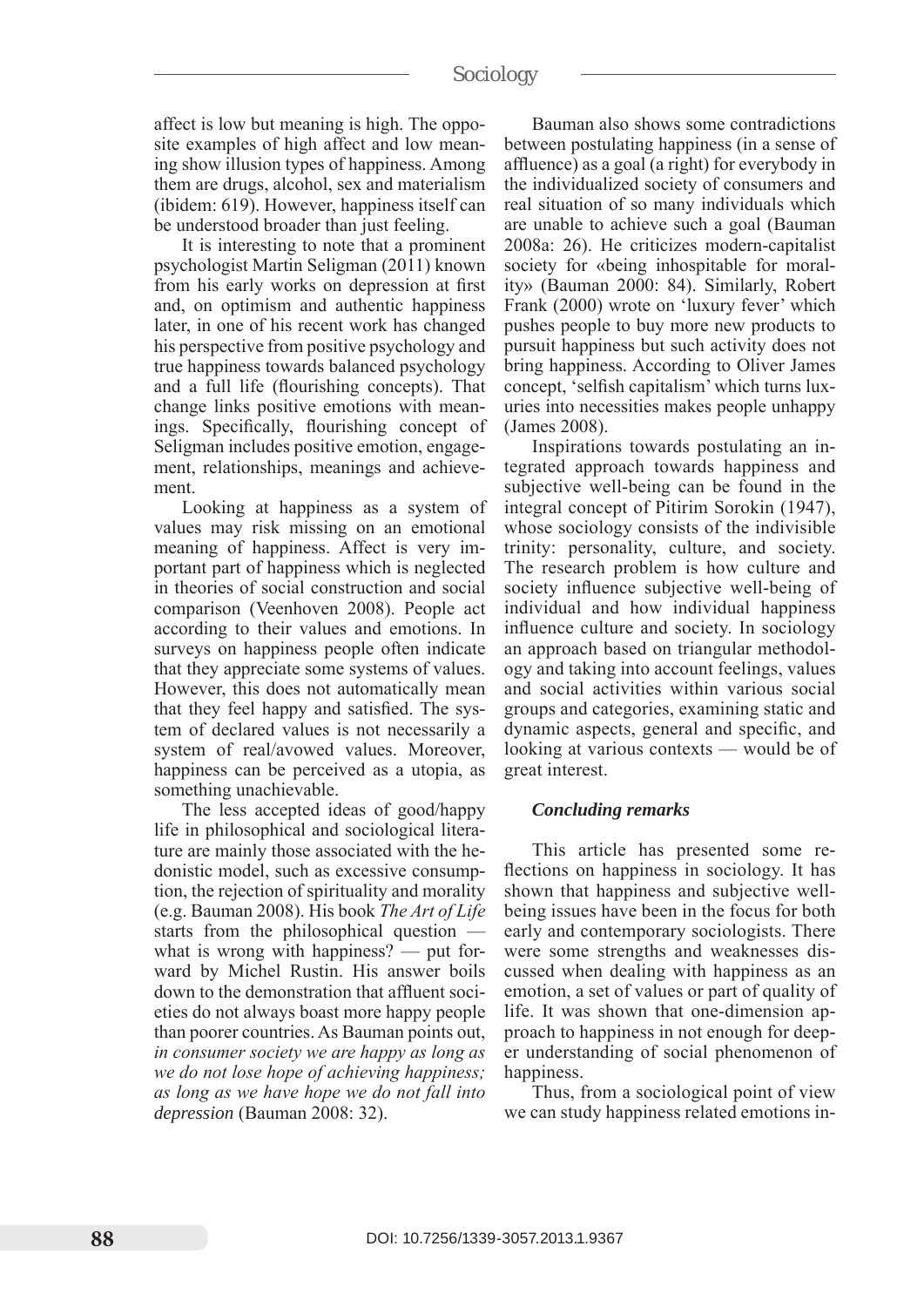#### T. Kanasz

cluding joy and optimism (emotional capital) and satisfaction with life, set of values and goals for meaningful happy life. Finally, we can examine the ideas of good life in different cultural dimensions which can influence everyday life of individuals as well as their lifestyles. For sociologists, changes within practices of feeling joy, satisfaction with life, optimism and hope are of most interest, both at the level of everyday life (qualitative research) and at the level of social groups, institutions, social movements, culture and society (qualitative and quantitative research).

Answering the question why happiness should be taken into account in contemporary sociological research it is important to show some reasons. First, a shift from materialistic into postmaterialistic values in the developed Western countries contributes to the question of quality of life rather than survival. Second, secularization and individualization of the western societies put forward the significance of expert knowledge, especially psychology and sociology. Third, the increasing uncertainties of the everyday life follow to appreciating of today's happiness rather than future perspective. Forth, the increasing reflexivity of a postmodern man needs a new answer on the sense of life as well as a way of good life which can be full of pleasure or full of sense.

Yet many important questions were not included into this article. Among them there are more profound reflections on theoretical and methodological dimensions of happiness research. Nevertheless, indicating on various contributions from different fields of sociology enriches the previous sociological knowledge.

#### **References:**

- 1. Annas, J. 'Happiness as Achievement'. Daedalus. 2004. Vol. 133. № 2. p. 44-51.
- 2. Bartram, D. (2011) Elements of a Sociological Contribution to Happiness Studies: Social Context, Unintended Consequences, and Discourses. Department of Sociology, University of Leicester, (22 February 2013).
- 3. Bauman, Z. 'Ethics of Individuals', Canadian Journal of Sociology. 2000. Vol. 25. № 1. p. 83-96.
- 4. Bauman, Z. 'Happiness in a Society of Individuals'. Soundings. 1 April, 2008. p. 19-28.
- 5. Bauman, Z. The Art Of Life. Cambridge: Polity Press, 2008.
- 6. Bentall, R. 'A Proposal to Classify Happiness as a Psychiatric Disorder', Journal of Medical Ethics, 1992. Vol. 18. № 20. p. 94-98.
- 7. British Sociological Association. (2011) BSA Annual Conference 2011: 60 Years of Sociology. (09 May 2012).
- 8. Calvo, E. (2008/2009) Sociology of Happiness. Syllabus. Department of Sociology. Boston College. (9 May 2012).
- 9. Comte, A. The Positive Philosophy of Auguste Comte. Freely Translated and Condensed by Harriet Martineau, 2 vol. London: John Chapman, 1853.
- 10. Czapiński, J. Psychologia szczęścia. Przegląd badań i zarys teorii cebulowej (Psychology of Happiness. Literature Overview and the 'Onion Theory'). Warsaw: Akademos, 1992.
- 11. Dantas, A.R. 'The Social Construction of Happiness' in ESA 10th Conference. Social Relations in Turbulent Times. Abstract Book. Geneva: University of Geneva & Swiss Sociological Association, 2011. P. 236.
- 12. Diener, E. & Biswas-Diener, R. Happiness: Unlocking the Mysteries of Psychological Wealth. Malden: Blackwell Publishing, 2008.
- 13. Durkheim, É. [1893] The Division of Labor in Society. Translated by Lewis A. Coser. New York: Free Press, 1997.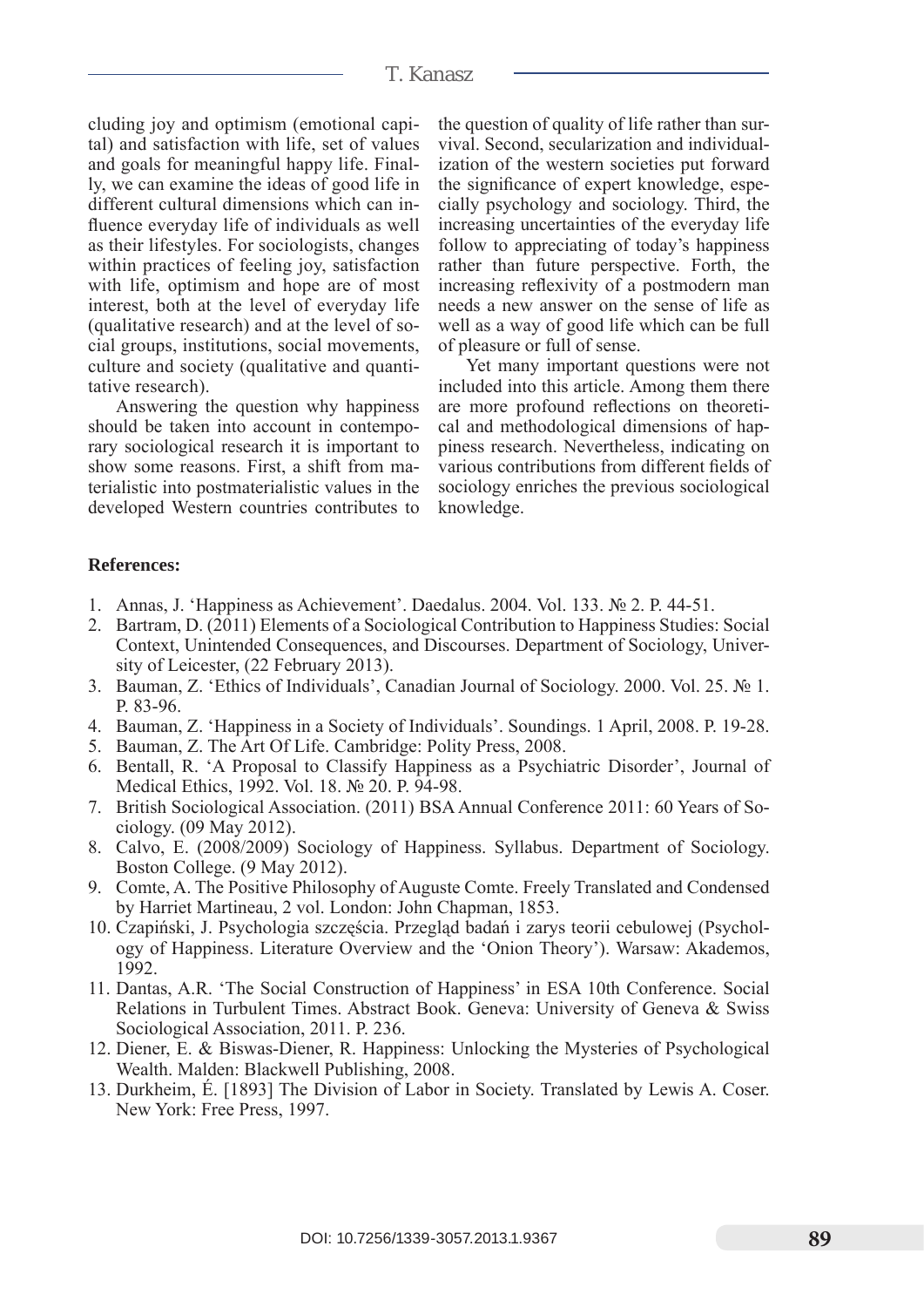- 14. Durkheim, É. [1897] Suicide: the Study in Sociology. Translated by John A. Spaulding & George Simpson. New York: the Free Press of Glenco, 1997.
- 15. Feldman, F. (2008) Whole Life Satisfactions Concepts of Happiness. Amherst: University of Massachusetts, (15 March 2013).
- 16. Frank, R.H. Luxury Fever: Money and Happiness in an Era of Excess. Princeton: Princeton University Press, 1999.
- 17. Glatzer, W. 'Happiness: Classic Theory in the Light of Current Research', Journal of Happiness Studies, 2000. № 1. p. 501-511.
- 18. Haller, M. & Hadler, M. 'How Social Relations and Structures Can Produce Happiness and Unhappiness: An International Comparative Analysis', Social Indicators Research, 2006. № 75. p. 169-216.
- 19. Halpern, D. Social capital. Cambridge: Polity Press, 2005.
- 20. Helliwell, J., Layard, R., & Sachs J. (eds.) World Happiness Report. The Earth Institute Columbia University, 2012.
- 21. Hochschild, A. The Managed Heart: The Commercialization of Human Feeling. Berkeley: The University of California Press, 1983.
- 22. Hommerich, C., & Klien, S. 'Happiness: Does Culture Matter?', International Journal of Wellbeing, 2012. Vol. 2. № 4. P. 292-298.
- 23. Hughes, M.L. 'Affect, Meaning and Quality of Life', Social Forces, 2006. Vol. 85. № 2. p. 611-629. [doi: 10.1353/sof.2007.0009].
- 24. Hyman, L. (2009) 'A Sociology of Happiness: Reflections and Perceptions. Abstract', 9th Conference of European Sociological Association. Lisbon 2-5 September, (19 March 2013).
- 25. Hyman, L., & Patulny, R. ''Generalised' or 'particularised' happiness measures? Implications for time diary research into happiness', International Conference on Policies for Happiness, The University of Siena, Italy, 2007.
- 26. Illouz, E. 'Who Will Care for the Caretaker's Daughter? Towards a Sociology of Happiness in the Era of Reflexive Modernity', Theory, Culture & Society, 1997. Vol. 14. № 4. p. 31-66.
- 27. Illouz, E. Saving the Modern Soul: Therapy, Emotions, and the Culture of Self-Help. Berkeley: University of California Press, 2008.
- 28. Illouz, E. Cold Intimacies: The Making of Emotional Capitalism. Cambridge: Polity Press, 2007.
- 29. Inglehart, R., Foa, R., Peterson, Ch., & Welzel, Ch. (2008) 'Development, Freedom, and Rising Happiness. A Global Perspective (1981-2007)', Association for Psychological Sciences. Vol. 3. № 4. P. 264-285.
- 30. James, O. The Selfish Capitalist. London: Vermilion, 2008.
- 31. Jugureanu, A., & Hughes, J. (October 14, 2010) 'Lay Theories and the Cultural Contingency of Happiness', ESA Research Network Sociology of Culture Midterm Conference: Culture and the Making of Worlds, (21 February 2013).
- 32. Kaufmann, J.-C. The Curious History of Love. Translated by David Macey. Cambridge: Polity Press, 2011.
- 33. Kemper, Th.D. 'Social Relations and Emotions: A Structural Approach' in Kemper Th.D. (ed.). Research Agendas in the Sociology of Emotions. Albany State University: New York Press, 1990. P. 207-237.
- 34. Kemper, Th.D. () 'How Many Emotions are There? Wedding the Social and the Autonomic Component', American Journal of Sociology, 1987. Vol. 93. p. 263-289.
- 35. Keyes, C. Sociology of Happiness. Syllabus. Emory College of Arts and Sciences. Emory University, 2010.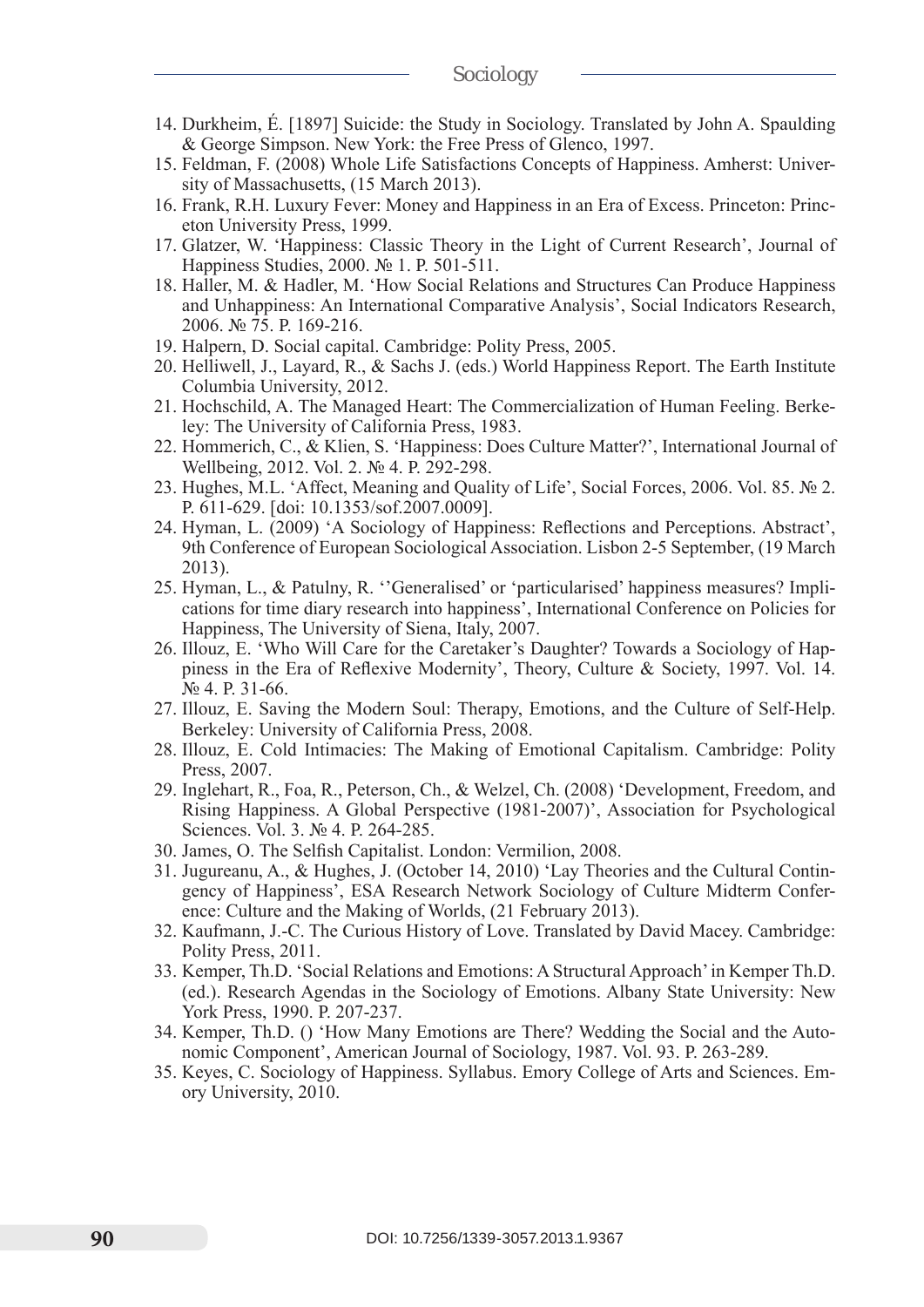- T. Kanasz
- 36. Kosaka, K. 'Killing Many Innocent People: An Introduction to the Sociology of Wellbeing and Ill-being' in K. Kosaka. A Sociology of Happiness. Japanese Perspectives. Melbourne: Trans Pacific Press, 2006. p. 1-39.
- 37. Kosaka, K. (ed.) A Sociology of Happiness. Japanese Perspectives. Melbourne: Trans Pacific Press, 2006.
- 38. Kroll, Ch. (2011) Towards Sociology of Happiness. The Case of an Age Perspective on the Social Context of Well-Being. Working Paper. London School of Economics. http:// ssrn.com/abstract=1809833 (7 March 2013).
- 39. Lyubomirsky, S. The How of Happiness: A Scientific Approach to Getting the Life You Want. New York: Penguin Press, 2008.
- 40. Martineau, H. How to Observe Morals and Manners. London: Charles Knight, 1838.
- 41. Mills, Ch.W. The Sociological Imagination. Oxford: Oxford University Press, 1959.
- 42. Morral, P. Sociology and Health. An Introduction. 2nd ed. London: Routledge, 2009.
- 43. Myers, D.G., & Diener, E. Who is happy? Psychological Science, 1995. № 6. p. 10-19.
- 44. Nettle, D. Happiness. The Science Behind Your Smile. Oxford: Oxford University Press, 2005.
- 45. Neves, C.M. 'Optimism, Pessimism, and Hope in Durkheim', Journal of Happiness Studies, 2003. № 4. P. 169-183.
- 46. Plé, B. 'Auguste Comte on Positivism and Happiness', Journal of Happiness Studies, 2000. № 1. p. 423-445.
- 47. Putnam, R.D. Bowling Alone: the Collapse and Revival of American Community. New York: Simon & Schuster Paperbacks, 2000.
- 48. Rancew-Sikora, D., Dowgiałło, B. 'What can we squeeze out from people's stores about happy moments?' in: ESA 10th Conference. Social Relations in Turbulent Times. Abstract Book. Geneva: University of Geneva & Swiss Sociological Association, 2011. p. 236.
- 49. Scott, J. (2005) 'Sociology and Its Others: Reflections on Disciplinary Specialisation and Fragmentation', Sociological Research Online. Vol. 10. Issue 1 (15 March 2013).
- 50. Seligman, M. Flourish: A Visionary New Understanding of Happiness and Well-being. New York: Free Press, 2011.
- 51. Simmel, G. [1893] 'The Metropolis and Mental Life' in The Sociology of George Simmel. Adapted by D. Weinstein from Kurt Wolff (Trans.). New York: Free Press, 1950. p. 409-424.
- 52. Sorokin, P. (1950) 'Your Family the Key to Happiness', The American Magazine. November. № 21. p. 118-121, (22 February 2013).
- 53. Sorokin, P. 'Sotsiologicheski progress i printsip schastya (Sociological Progress and the Principal of Happiness) in A.Yu. Sogomonov (ed.). Chelovek, tsyvilizatsiya, obschestvo (Man, civilisation, society). M.: Moskovski rabochi, 1992. p. 507-512.
- 54. Sorokin, P. Society, Culture, and Personality. New York: Harper & Brothers, 1947.
- 55. Sorokin, P. (1950a) Altruistic Love. Boston: Bacon Press.
- 56. Sorokin, P. The Ways and Power of Love. Boston: Bacon Press, 1954.
- 57. Tatarkiewicz, W. (1962/1976) O szczęściu (Analysis of Happiness). Warsaw: PWN.
- 58. Thomas, W.I. & Znaniecki, F. (1958) 'Methodological Note', in Part I: Primary Group Organization of The Polish Peasant in Europe and America I, New York: Dover Publications, p. 1-86, The Mead Project (4 March 2013).
- 59. Turner, J.H. On the Origins of Human Emotions: A Sociological Inquiry into the Evolution of Human Affect. Stanford, CA: Stanford University Press, 2000.
- 60. Turner, J.H., & Stets, J.E. The Sociology of Emotions. Cambridge: Cambridge University Press, 2005.